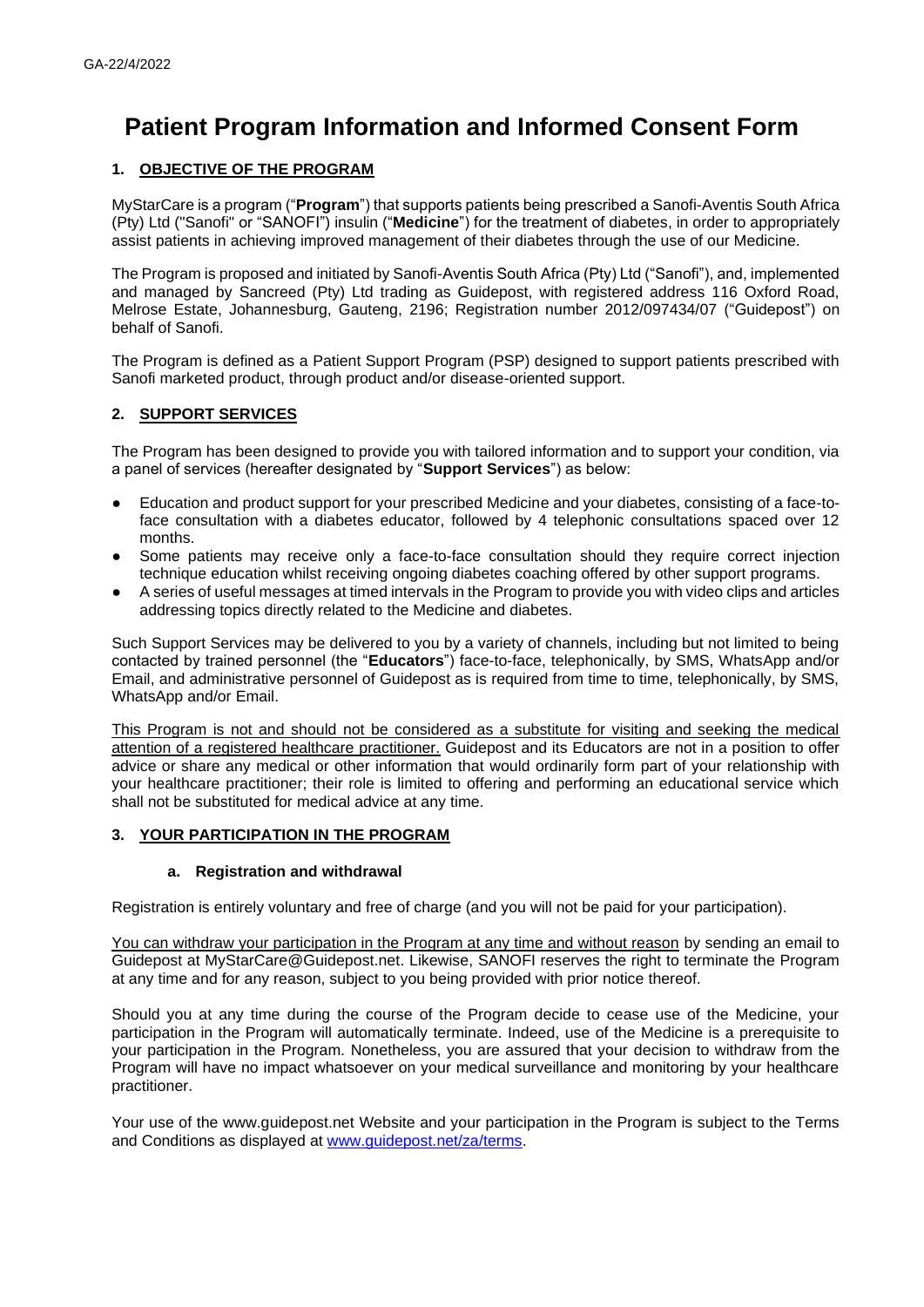#### **b. Your Personal Information**

In order to benefit from the Support Services which comprise the Program, you will need to register and provide your contact details and personal information (as defined below). The information uploaded for purposes of registration must be accurate, complete and updated as necessary. SANOFI will not be held liable for any harm suffered by you that may arise as a result of inaccurate, incomplete or outdated registration information.

"**Personal Information**" and "**Special Personal Information**" have the respective meanings ascribed thereto in the Protection of Personal Information Act 4 of 2013 ("**POPI**") and includes, but is not limited to, all information that you provide as part of your participation in the Program (including data that you supply as part of the questionnaires, as well as any other medical, pharmacovigilance information (including any adverse event or unexpected reaction regarding your treatment) or other data you may share for the purposes of the Support Services. This information is processed under the control of Sanofi-Aventis South Africa Pty Ltd.

As required for the above-mentioned purposes, SANOFI may need to collect and communicate your Personal Information and/or your Special Personal Information to the following stakeholders as part of the management of the Program: (i) Guidepost, (ii) Guidepost Educators, (iii) Your Doctor, and (iv) health authorities.

SANOFI and each stakeholder acting within the Program undertakes to treat as strictly confidential all Personal Information and Special Personal Information, which it may obtain from you or relating to the Program whilst providing you with access to the Support Services and to at all times process, disclose and/or store any such information in accordance with POPI and all other applicable laws. For the avoidance of any doubt, by signing this consent form you hereby consent to the use of your Personal Information and Special Personal Information by SANOFI for the purposes as set out herein.

Your Personal Information and Special Personal information will be held on a database in South Africa, as well as outside the Republic of South Africa.

SANOFI belongs to a multinational Group. In this context, SANOFI may need to transfer your Personal Information and/or Special Personal Information to entities of its Group. SANOFI may also need to share your Personal Information with third parties outside of the SANOFI Group to process your data. As such, and subject to the above, SANOFI shall not disclose Personal Information and/or Special Personal Information to any third party unless:

(i) such third party is bound by the same provisions and obligations as those set out in this document; and

(ii) SANOFI has received your prior written consent to disclose such information to the specific third party.

Where entities of the Sanofi Group or third party entities are located outside of the Republic of South Africa in countries where the legislation does not necessarily offer the same or an adequate level of data protection, SANOFI shall not transfer any of your Personal Information and/or Special Personal Information without your prior consent.

Should you consent to such transfer, SANOFI shall ensure an adequate level of protection of your transferred information in accordance with its own policies which mirror the requirements of POPI and all other applicable laws.

Once the Program is complete or if you decide to withdraw from the Program, your Personal Information will be deleted as soon as reasonably possible, as it shall not be kept longer than necessary according to the Sanofi Standard Retention policy, unless further retention is necessary to meet legal or regulatory requirements or for the protection of SANOFI's interests.

#### **c. Access rights**

In accordance with the rights granted to you by POPI and the applicable laws, you are entitled to:

gain access, by simple request, to your Personal Information and or Special Personal Information held by SANOFI, in which case you may request a copy of your information and/or gain direct access thereto, where possible;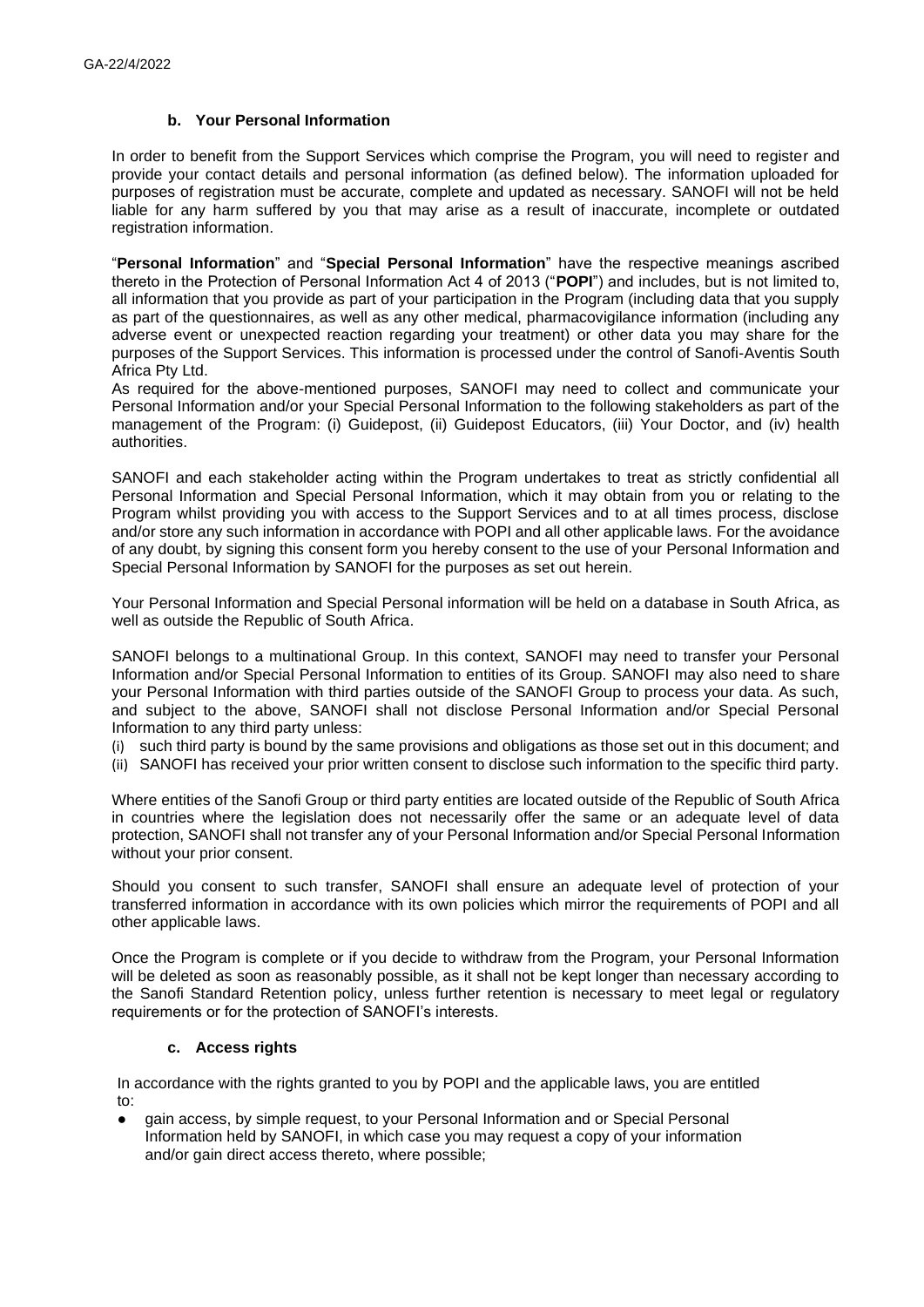- request that your Personal Information and Special Personal Information be corrected if such information is inaccurate, incomplete or obsolete;
- procure the deletion of your Personal Information and Special Personal Information in the specific cases provided for by POPI and the applicable laws; and
- obtain a limitation on the processing of your Personal Information and/or Special Personal Information in the specific cases provided for by POPI and the applicable laws.

Should you have any queries concerning the processing of your Personal Information and/or Special Personal Information in respect of the Program, kindly contact Guidepost in writing at MyStarCare@Guidepost.net.

#### **d. De-identification and secondary use**

As mentioned above, the access to your Personal Information will be strictly limited to the purposes which underline the Program.

This PSP is intended to support the Medicine Risk Management Plan, and SANOFI shall be entitled to share your de-identified Personal Information and Special Personal Information with local health authorities, where required by the applicable laws.

Guidepost will utilise de-identified Patient Personal Information and Special Personal Information, and derived analytics of this information for marketing, research and program improvement purposes in perpetuity in compliance with POPI.

For purposes of Program management and/or the secondary use of your Personal Information and Special Personal Information beyond the Program as described immediately above, your information will be deidentified and aggregated. This means that all the information that could possibly lead to your personal identification will be removed from the database or de-identified to the extent that said information cannot be re-identified. As such, the information which comprises our secondary use database shall not contain your personal particulars, nor lead to your identification or personal contact.

Save as provided elsewhere in this document, only information in such format (i.e. information with no disclosure of your identity and no information that can lead to your identification) will be shared, without your consent, by Sanofi and/or companies of the Sanofi Group in the conditions mentioned above.

## **e. Limitation of Liability**

SANOFI (its directors, officers and employees), and/or Guidepost (its directors, officers and employees) shall not be liable to you for any loss or damages that you may suffer or incur as a result of or in connection with or arising from any use or disclosure by SANOFI and/or Guidepost of your Personal Information and Special Personal Information provided to it by you that is inaccurate or otherwise incomplete.

**f.** Program Contact Details

Guidepost can be contacted by calling or sending a WhatsApp message to 087 2500 431, or sending an SMS to 30602 or an email to mystarcare@guidepost.net

#### **YOUR CONSENT**

I am a major adult (i.e. over the age of 18) and hereby consent to participate in / consent to the participation by myself or my minor child / ward in the patient support program as described in paragraph 2 (SUPPORT SERVICES).

I have legal capacity to give my informed consent in that I am capable of understanding the legal consequences of my consent and can make decisions about my own healthcare or, as applicable, that of my child / ward.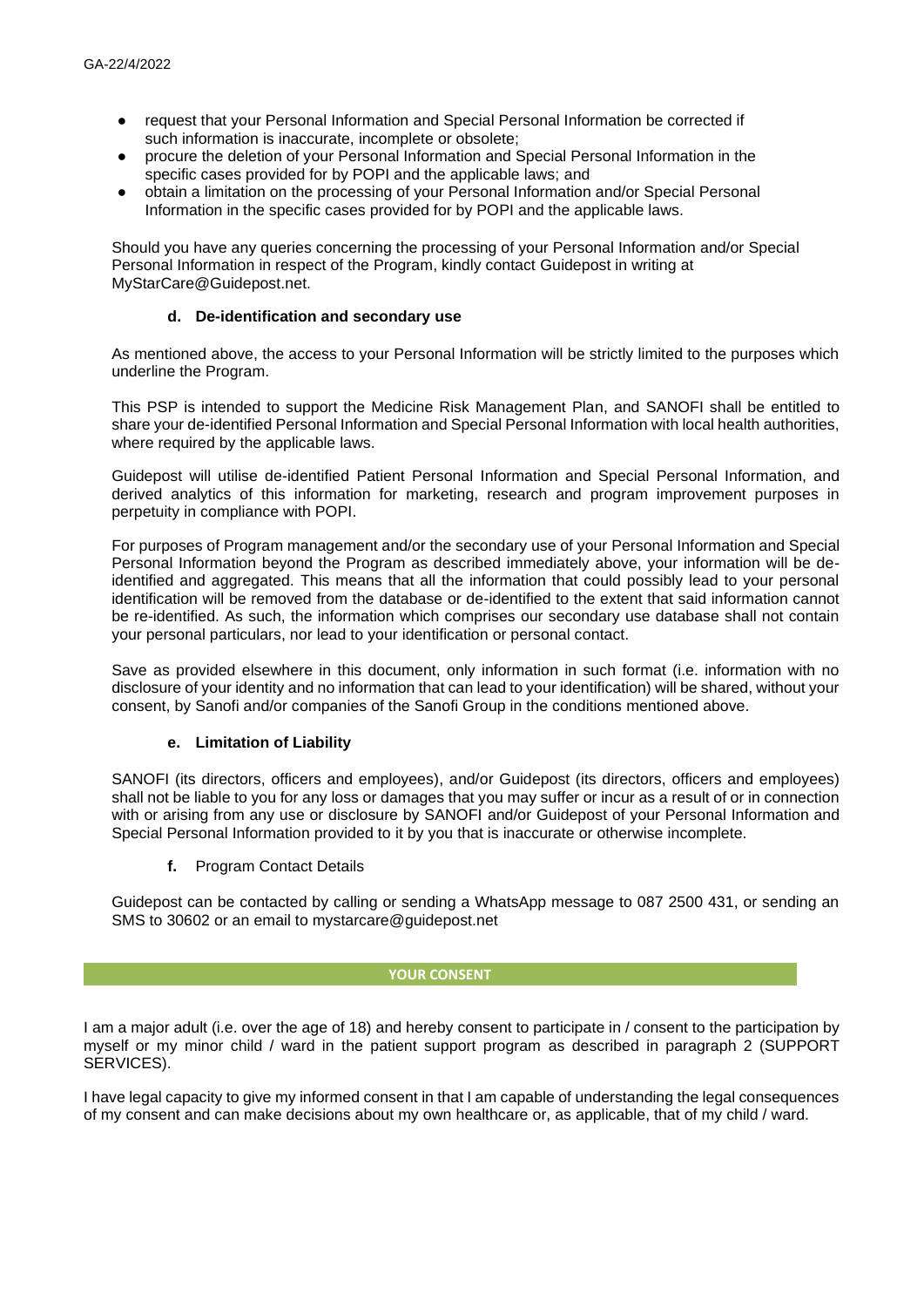I consent to provide my (or as applicable that of my minor child / ward) Personal Information and Special Personal Information (as defined above) to the Educator / Guidepost in order to permit my (or my child's / ward's) participation in the Program, for the purposes outlined above. Subject to the limitations detailed in paragraph 3,

## I further consent to:

- the collection, processing, disclosure and retention of my (or as applicable my child's / ward's) Personal Information and Special Personal Information by Guidepost;
- the transfer of my (or as applicable my child's / ward's) Personal Information and Special Personal Information to my healthcare practitioner, the Educator / Guidepost, to Sanofi pharmacovigilance, Sanofi medical information and to Sanofi product quality;
- the transfer of my Personal Information and Special Personal Information to third parties within the Republic of South Africa;
- the transfer of my Personal Information and Special Personal Information to third parties outside of the Republic of South Africa, provided that such third parties are subject to same level of data protection as that afforded by POPI and all other applicable (local) laws;
- the transfer of my Personal Information and Special Personal Information to third parties outside of the Republic of South Africa who are not subject to the same level of data protection, provided that my information is safeguarded by Sanofi's own policies and third party agreements which mirror the requirements of POPI and all other applicable laws;
- not to be notified upon each transfer of my (or as applicable my child's / ward's) Personal Information and/or Special Personal Information to my (or as applicable my child's / ward's) healthcare practitioner, the Educator / Guidepost and to Sanofi pharmacovigilance, Sanofi quality, Sanofi medical information, third parties (both local and outside of the Republic of South Africa), and health authorities as mentioned above; and
- to me and/or my doctor being contacted by Sanofi or its third parties (during and after the termination of the Program or my withdrawal therefrom) for the purpose of being provided with and giving further information on the Medicine's pharmacovigilance, Medicine's quality and Medicine's medical information.

#### understand and agree that:

- if my (or as applicable my child's / ward's) Personal Information or Special Personal Information is to be used for any other purpose other than that as set out above in relation to the Program, SANOFI shall be obliged to request and obtain my consent for such processing;
- my (or as applicable my child's / ward's) Personal Information may be transferred to PAREXEL International, DLF Building Tower F, 2nd Floor Chandigarh Technology Park Chandigarh 16010 India and Cognizant Technology Solutions India Pvt. Ltd Candor TechSpace, IT/ITES SEZ, Tower G2, 5th Floor, New Town, Kolkata- 700156 India;
- Sanofi, the Educator and or Guidepost are not in a position nor permitted to offer medical advice or information that ordinarily forms part of the relationship between myself (or as applicable my child / ward) and my (or as applicable my child's / ward's) healthcare practitioner and I may not request or expect Sanofi to do so.

I hereby confirm that I am aware of my right to revoke my consent to the processing of my (or as applicable my child's / ward's) Personal Information and Special Personal Information by means of an email to Guidepost at MyStarCare@Guidepost.net.. Upon receipt of such request, Guidepost shall immediately cease the collection and processing of my (or as applicable my child's / ward's) Personal Information and Special Personal Information.

I have read the informed consent, alternatively, if I cannot read this document and/or give my written consent but am able to give an oral form of consent, a third person (the "Witness"), independent and with no conflict of interest either with the healthcare practitioner, the Educator and/or Guidepost, has read to me the full informed consent, and will provide written acceptance with my oral acceptance.

I understand the contents and impact of the informed consent.